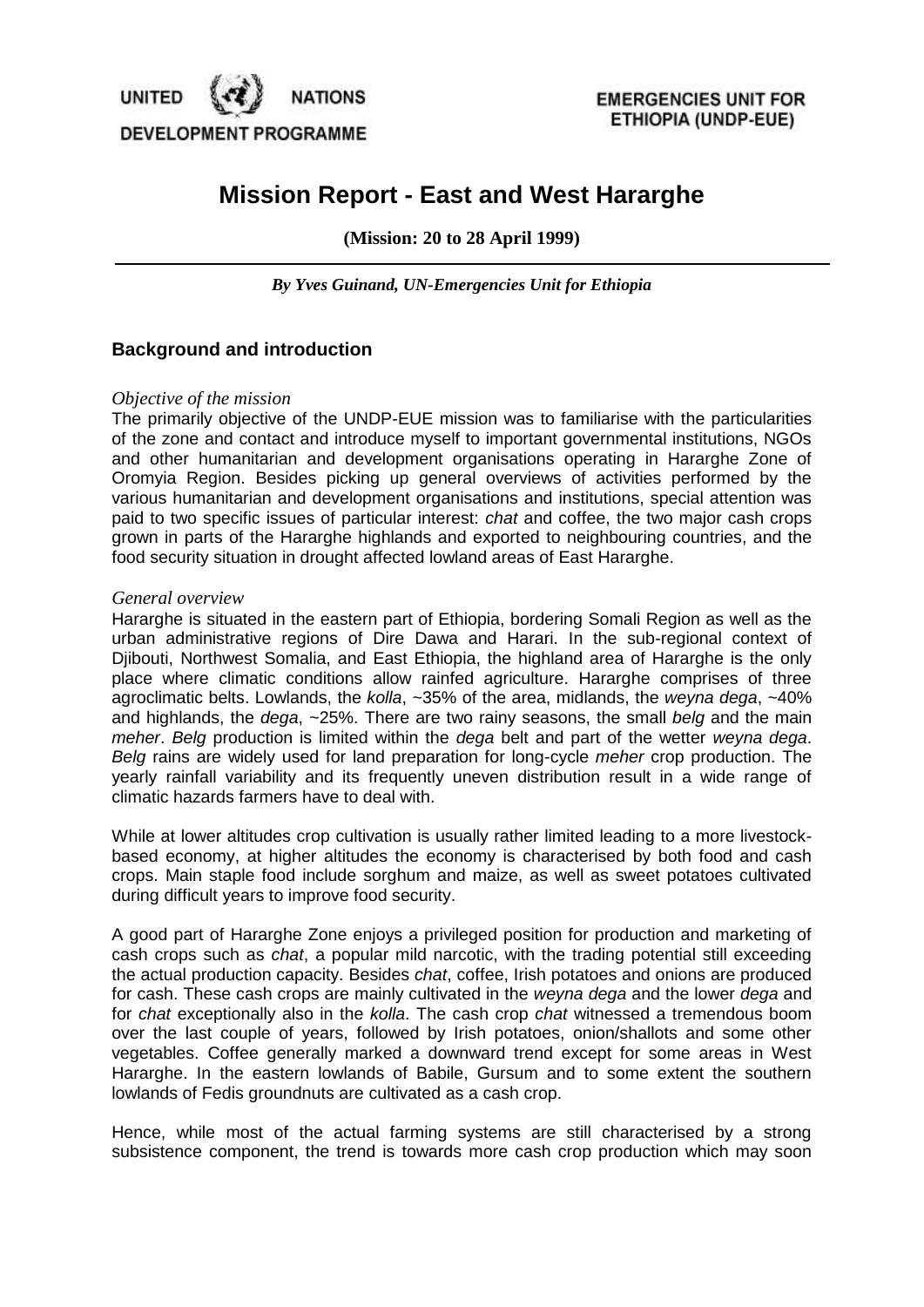bring the majority of Hararghe farmers to the cross-roads between subsistence and cash economy.

The vast majority of the rural population is living from agriculture, with some pastoralists and agropastoralists in the lowlands. Increasing population density coupled with the lack of alternative employment opportunities leads to progressive land pressure and subsequent shrinking of individual landholdings or migration and utilisation of marginal lowland areas for agriculture.

Climatic hazards are increasingly frequent, with pest infestations and crop diseases additionally hampering crop production. Coupled with high land pressure, the margin for farmers' agroeconomic decisions is progressively narrowing. The shift to an increased and intensified *chat* production is one of the farmers' response to face some of the constraints. But those areas, especially the lowland pastoralist and agropastoralist areas, where agricultural substitutes such as *chat* cannot make up for prevailing constraints, are increasingly suffering from food insecurity.

Towards the end of last year the population of some of the lowland areas of Hararghe Zone, including the lowland parts of Fedis, Babile, Gursum, Girawa and Gola Odana weredas, faced major food shortages resulting in large scale migration movements towards urban centres such as Harar, Babile and also towards the areas in the east where some of UNHCR's Somali refugee camps are situated.

#### **Food security situation in affected weredas of East Hararghe**

In October 1998, a UNDP-EUE field mission to East Hararghe Zone (see Ahrens, 1998b) estimated the food security situation in Fedis wereda as 'very serious', resulting from three consecutive bad seasons and major crop losses since 1997. At the end of last year the East Hararghe Zonal Disaster Prevention and Preparedness Bureau, in collaboration with international NGOs, put a relief mechanism in place for relief food distributions, food-forwork activities (EGS) and seed distributions to the most needy areas and population. Most of the destitute Oromos who had migrated in search of food in 1998, were brought back to their respective home areas and food distribution resumed until early February. Some NGOs such as the German 'Menschen für Menschen' began also distributing seeds destined for *belg* and *meher* plantings. But since there was insufficient rain for *belg* cultivation and relief food distributions faced bottle necks in February and March, people began to consume their seeds instead of planting them. Now most organisations implicated in seed distributions stopped supplying seeds for the time being. Relief food distributions faced bottle necks due to lack of transport and sufficient amount of grain. Furthermore, in the most affected areas the so-much-awaited *belg* rains were far from sufficient.

Beginning of April, with the anticipation of another harvest failure and after two consecutive months without relief food, the most vulnerable and marginalised people began to leave their homes for the second time. In search of food and daily labour, they headed north towards the few urban centres of the Zone. Towns such as Harar faced once again significant influxes of destitute Oromos, mainly coming from the worst affected wereda of Fedis. DPPB estimates the number of needy people for East Hararghe Zone to be over 500,000 requiring over 50,000 MT relief food for a period of three to nine months. Beggars and other destitute people roaming around Harar town are periodically picked up and driven back by lorry to their home areas. Governmental authorities, international NGOs and other humanitarian institutions alike, generally agree that last year's situation in the affected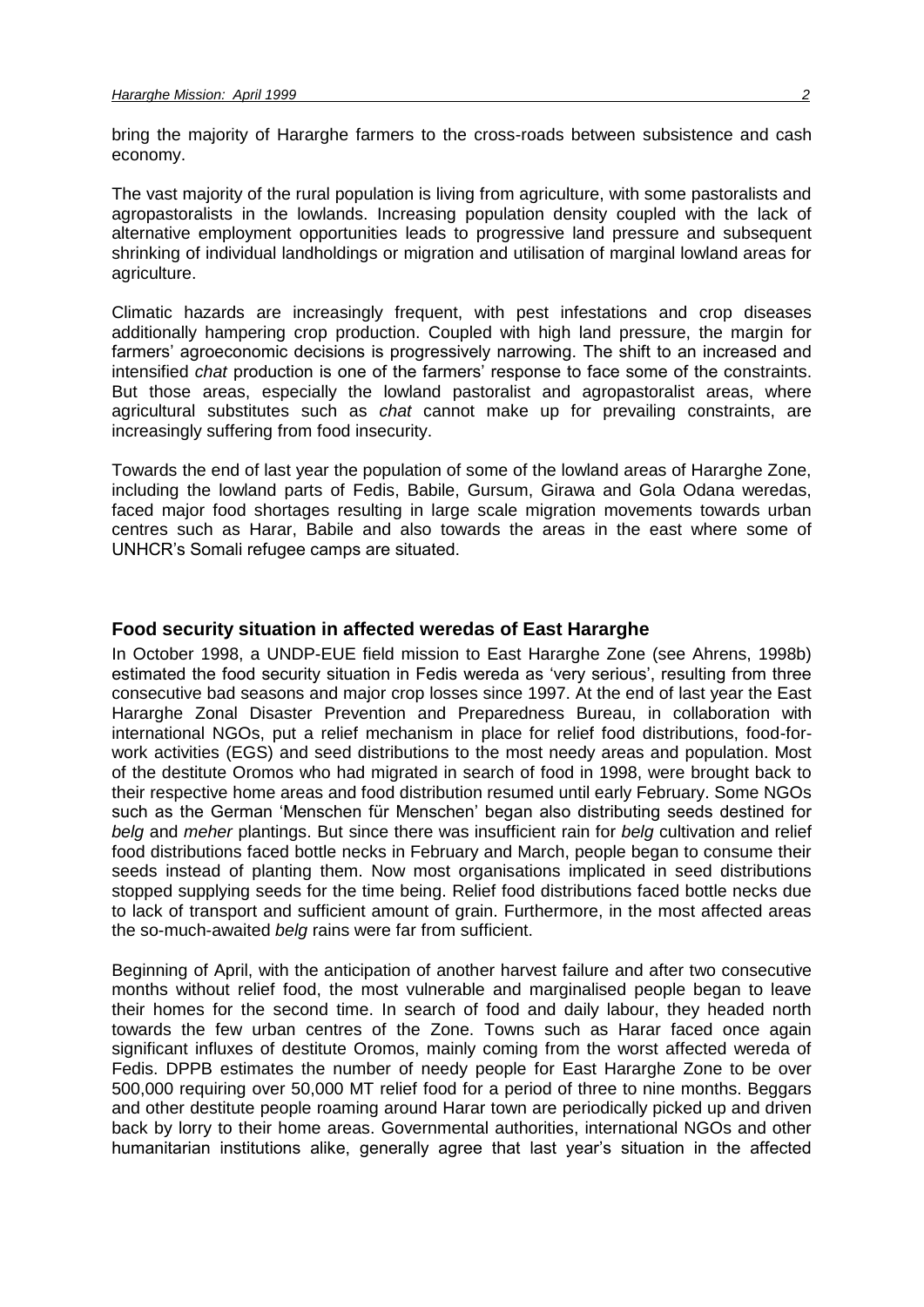weredas of Fedis, Babile, Gursum, Girawa and Gola Odana has been aggravated by insufficient *belg* rains and significant relief food distribution shortages and inconsistencies.

Even with a major humanitarian crisis in the northern part of the country and a famine roaming in the Wollo Zones of Amhara Region, the Federal Government and the international community should take the necessary steps to bring sufficient and adequate relief for the needy population in East Hararghe Zone. According to a press statement (*The Ethiopian Herald, Friday 14 May 1999*) some relief assistance is being dispatched and distributed. But the assistance, roughly 650 MT of grain, remains far below the requested and required 50,000 MT.

Experts working for international relief and development organisations in West and East Hararghe Zones suggest that the early warning system in place is facing difficulties in timely predicting and reacting to disaster situations. Without the necessary food requirements being dispatched in time, Employment Generation Schemes (EGS) cannot be effectively implemented when people have already started to migrate due to lack of food. Furthermore, part of relief food allocations to East Hararghe Zone have recently been borrowed and temporarily allocated to the Wollo Zones in Amhara Region, where food shortages are acute and where the necessary international focus and pressure finally resulted in serious concern and in extraordinary food allocations.

Reporting and verification of food shortages works at wereda and zonal level. But there appears to be a gap in reporting between these levels and the regional and federal levels. Crisis and emergency awareness therefore often remains at zonal level not reaching regional and federal levels. This communication gap can hamper effective and timely action to deal with food shortages. The early warning system in place should be re-evaluated and management structures re-oriented towards a prevention and preparedness system which can react at all levels and deliver assistance in a timely fashion.

#### **Some reflections on** *chat* **and coffee**

Where climatic conditions are still estimated to be reliable enough to allow rainfed agriculture, a variety of crops are cultivated for cash and home consumption. *Chat* (Catha edulis) and coffee are the two major cash crops produced in Hararghe. Whereas *chat* witnessed a tremendous boom within the last five years, coffee is facing a major draw back due to unstable and decreasing prices at the international stock exchanges. Many farmers opted and are opting to cut down their coffee plantations and to replaced them with *chat* bushes. But *chat* is not only taking coffee's place, it is also planted in favour of staple crops. Many parts of the Hararghe highlands, East and West Hararghe alike, are beginning to turn into a monoculture landscape with *chat* being the dominant crop planted and seen everywhere.

*Chat* is mainly cultivated as a cash crop for its young leaves and tender stems which are chewed as a mild natural stimulant. *Chat* plays an important role in the social life of people in certain parts of Ethiopia, in particular Hararghe and Somali Region. *Chat* is exported into neighbouring countries of Somalia, Djibouti and Yemen. Its use in the Horn of Africa and the Arabic peninsula dates back to the  $13<sup>th</sup>$  century.

*Chat*, compared to other crops, has many advantages for farmers. First of all chat provides the farmer with a permanent and regular income. The demand is still much higher then farmers' supply. Therefore also prices remain stable and high. Furthermore, once established it grows well under a wide range of soils and climatic conditions, having a better drought tolerance than coffee. It can be grown in dry areas with irrigation. *Chat* performs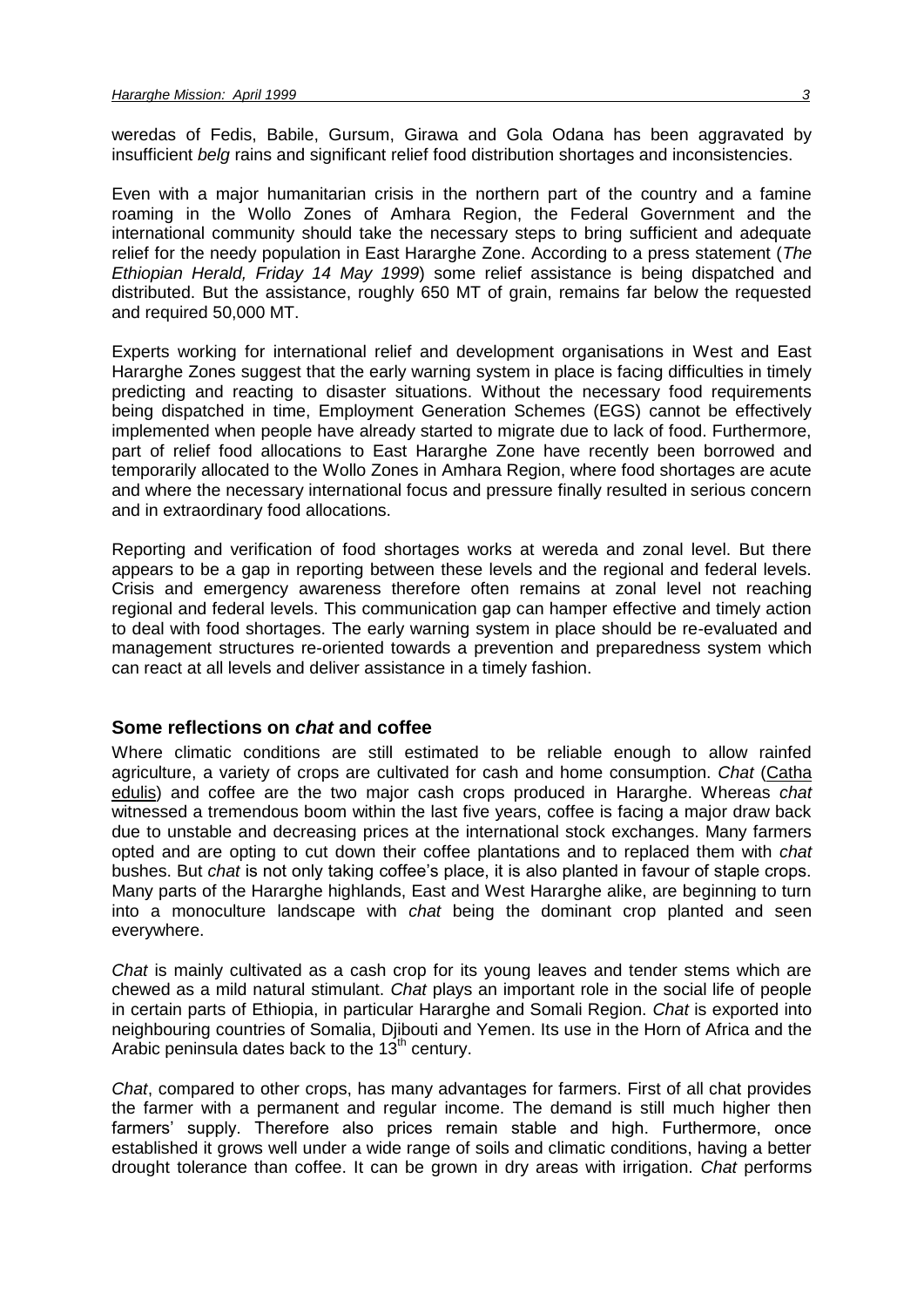1

best in the midlands (*weyna dega*) between 1500msl and 2100msl. But in Hararghe *chat* is cultivated up to the lower highlands (*dega*) until around 2400msl. *Chat* is also used for a variety of other purposes, e.g. the wood is suitable for carpentry and construction material. It is appreciated because of its termite resistance. The branches of the *chat* bush or tree makes also good fuel wood and finally different parts of the tree are used to produce local medicine. Also, until now *chat* has not been affected by pests and diseases. This situation may change in the near future with growing density and increased cultivation areas of *chat*.

Farmers plant *chat* intercropped with other crops such as maize or sorghum, but also vegetables such as onions. They use the plant as erosion control and plant it on plot borders for demarcation. *Chat* can also be seen in monoculture-like plantations of small to middle size. Once harvested, *chat* must be sold within 24 hours and consumed within 36 hours. This requires quick marketing procedures and a good and well maintained road and transport network, restricting *chat* production to areas relatively close to roads and markets. As *chat* is not only produced and traded for export purposes, but is also consumed locally, plantations can virtually be found everywhere conditions allow the plant to grow.

*Chat* seems to be a marvellous if not miraculous plant for the Hararghe farmers. A multipurpose plant which satisfies major necessities on farm, e.g. regular cash income and fire wood. It would be, from a scientific and development point of view, an ideal agroforestry tree species to be propagated especially among resource poor farmers. Unfortunately, its problematic main use and the side effect of physical dependency if consumed abusively (which many farmers do in Hararghe) remains questionable. Some people believe that sooner or later the hidden face of *chat* will emerge. Already today an often heard complaint is that farmers in Hararghe are becoming lazy due to excessive *chat* chewing. Students from Alem Mayo University, who chew *chat* regularly, have concentration difficulties. A good deal of the countless car and lorry accidents on Hararghe's roads are also said to be caused by excessive *chat* chewers behind the wheel as well as competition to get *chat* quickly to the market.

Scientists at Alem Maya University, one of the major agricultural research centres in Ethiopia, are looking for a substitute for *chat* with similar positive economic (i.e. regular and fixed income) and ecological (i.e. soil erosion control, soil fertility maintenance) advantages, without producing a product which some may be defined as a drug. But until now, no other known crop is able to substitute *chat* and its benefits for the farmer. There are several plants which may be able to make up for and substitute one of the advantages of *chat*, but none of the available agricultural plants can be a full substitute.

Coffee is a good value cash crop, but due to heavy pest infestation and a number of diseases, the establishment and maintenance is costly for farmers. Furthermore, coffee can only be harvested once a year and market prices are unstable, fluctuating from one year to another. Unlike *chat,* coffee is not drought resistant and needs relatively good and deep soils and cannot be grown in dry areas on irrigation.

Both *chat* and coffee are labour intensive crops which have to be maintained on a regular basis. But net gains are significantly higher for *chat* than for coffee production<sup>1</sup>.

In Hararghe there is no other subject, no other crop which is discussed with so much passion and ardour like *chat*. Virtually every discussion with government officials, university

<sup>&</sup>lt;sup>1</sup> For a more elaborate scientific description on both *chat* and coffee in East and West Hararghe, please refer to Klingele's (1998b) study on recent trends of cash crop versus staple food production and the trend's impact on the rural economy and on food security in Hararghe.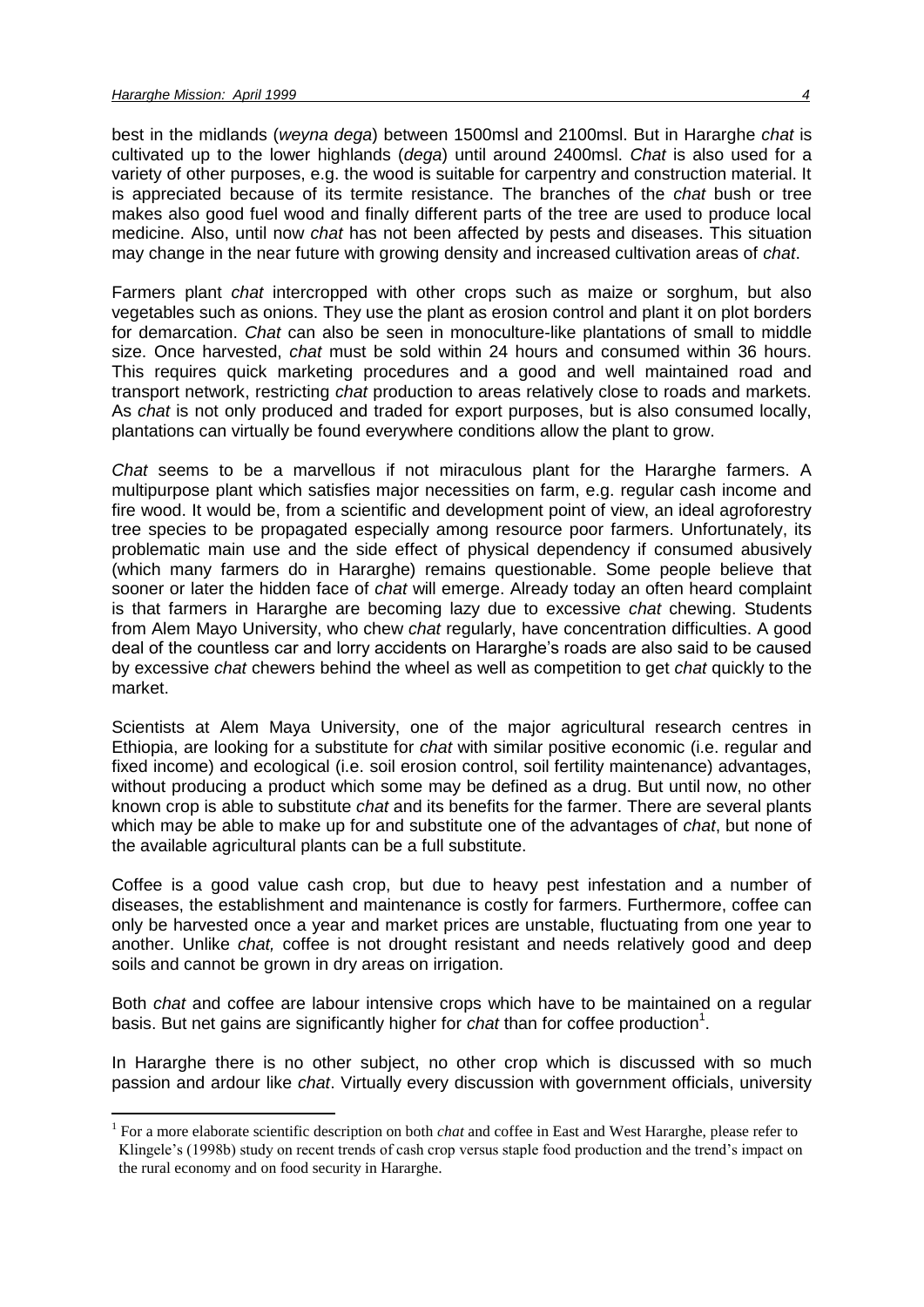professors, administrators and NGO employees alike are heading at one point or another towards *chat*. Praise and condemnation are usually expressed within the same sentence. *Chat*'s contradictory nature will raise many questions concerning its future and its benefits or negative effects on the population.

#### *Literature list of referred papers and previous UN-EUE Wollo mission reports*

- Ahrens J D (1997) Poor Belg Season in West and East Hararghe, UN-EUE Field Mission Report, 16 to 21 June, Addis Ababa
- Ahrens J D (1998a) West and East Hararghe After the Meher Harvest: Significant Yield Reductions, UN-EUE Field Mission Report, 20 to 25 January, Addis Ababa
- Ahrens J D (1998b) Food Shortages Force Oromos of East Hararghe into Migration, UN-EUE Field Mission Report, 19 to 27 October, Addis Ababa
- DPPC (1998) Food Supply Prospect 1999, Report published by the Early Warning System Department, December, Addis Ababa
- DPPC (1999) Emergency Relief Needs in Ethiopia, Inadequate Donors Response Against Increasing Needs, Report published by DPPC, 8 April, Addis Ababa
- Klingele R (1998a) West & East Hararghe Zones at the End of the Belg Season, UN-EUE Field Mission Report, 18 – 23 May, Addis Ababa
- Klingele R (1998b) Hararghe Farmers on the Cross-Roads between Subsistence & Cash Economy, UN-EUE Study, Addis Ababa
- Yesus A H (1996) Field Trip Report to East and West Hararghe Zones of the Oromiya Region (Region 4), UN-EUE Field Mission Report, April, Addis Ababa

#### DISCLAIMER

The designations employed and the presentation of material in this document do not imply the expression of any opinion whatsoever of the UN concerning the legal status of any country, territory, city or area of its authorities, or concerning the delimitation of its frontiers or boundaries.

#### SOURCES:

Information in this update has been obtained from UN, NGO and media reports; reference is made to sources as appropriate. No claims are made by the UN-EUE as to the accuracy of these reports.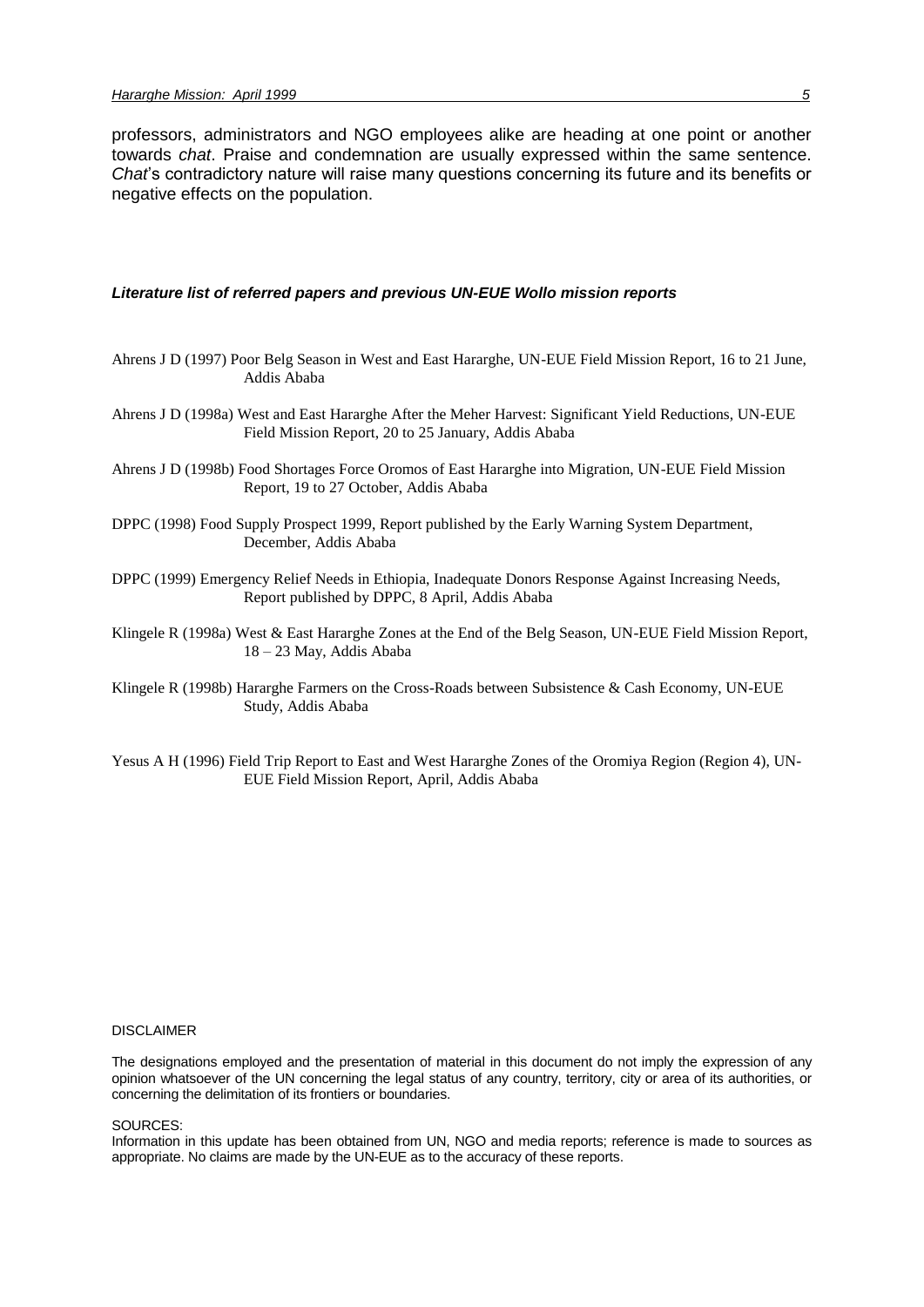This and other reports are available from the UN-EUE web site at www.telecom.net.et/~undp-eue/

17 May, 1999

**PO Box 5580, Fax: (251) (1) 51-12-92**

**UNDP-EUE Tel.: (251) (1) 51-10-28/29 Addis Ababa, Ethiopia e-mail: undp-eue@telecom.net.et**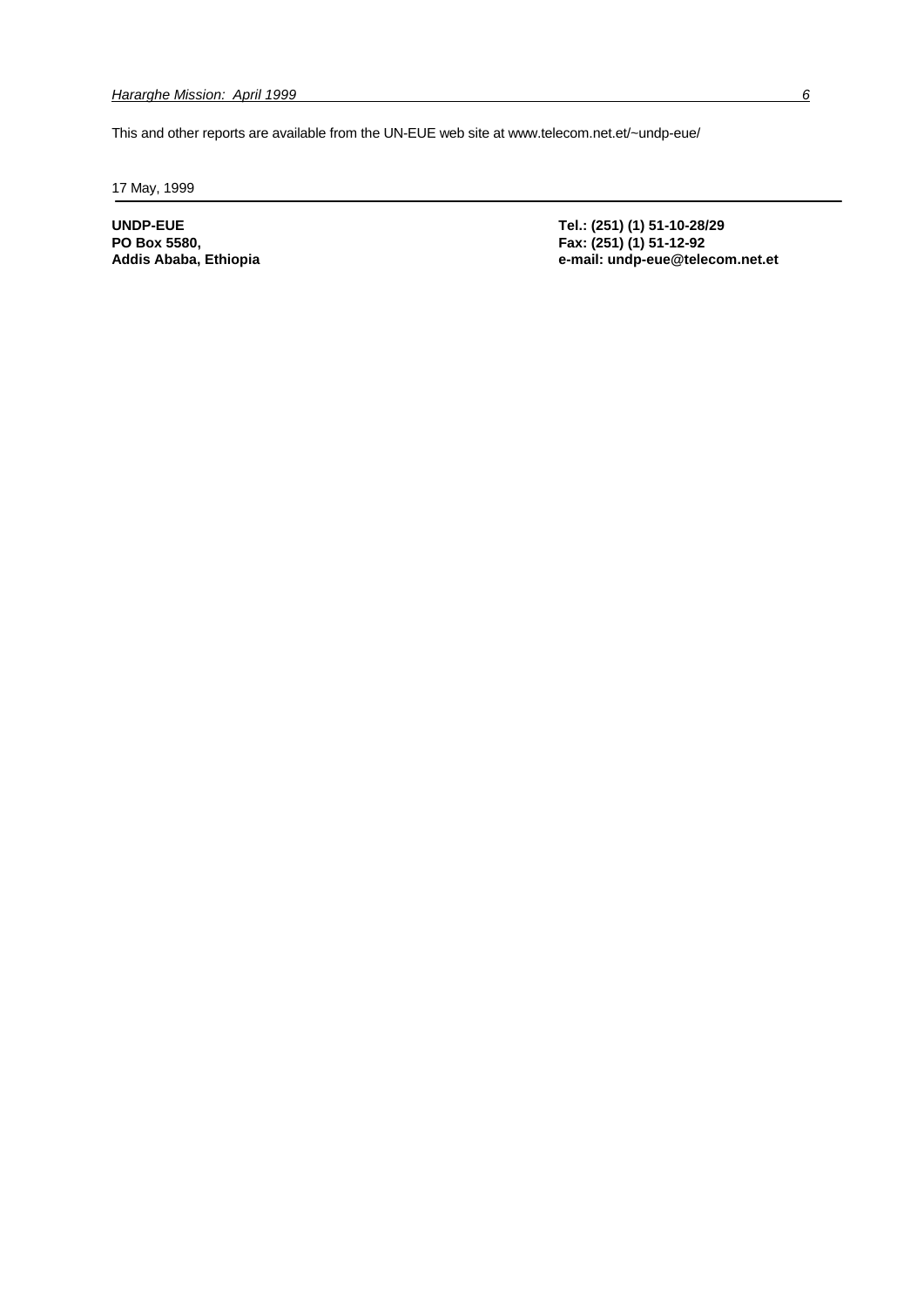### **Annex**

### *Participants of mission*

Yves Guinand (UN-EUE)

#### *Itinerary*

Addis Ababa - Awash (20 April), Awash - Miso – Asbe Teferi (21 April) Asbe Teferi – Arba Reketi – Bedesa – Dire Dawa (22 April), Dire Dawa - Girawa (23 April), Girawa - Harar (24 April), Harar (25 April), Harar – Buko – Harar – Alem Maya University – Dire Dawa (26 April), Dire Dawa – Asbe Teferi – Miso – Awash (27 April), Awash – Addis Ababa (28 April)

Distances and time table

| Addis Ababa - Awash Town    | 205 km           | 3h 30'         |
|-----------------------------|------------------|----------------|
| Awash Town - Asbe Teferi    | $105 \text{ km}$ | 2h             |
| Asbe Teferi - Bedesa        | 34 km            | $40^{\circ}$   |
| Asbe Teferi - Hirna         | 45 km            |                |
| Asbe Teferi - Boroda        | 80 km            | 1h 30'         |
| Boroda – Karamile           | $11 \text{ km}$  |                |
| Karamile - Kulubi           | 43 km            | 50'            |
| Kulubi - Dire Dawa          | 50 km            | 50'            |
| Dire Dawa - Harar           | 50 km            | 1 <sub>h</sub> |
| Dire Dawa - Addis Ababa     | 491 km           | $\sim 8h$      |
| Harar – Buko (Fedis Wereda) | 25 km            | $1h$ 15'       |
| Dire Dawa - Girawa          | 81 km            | 1h 30'         |
| Asbe Teferi - Addis Ababa   | $\sim$ 300 km    | $\sim$ 4h 30'  |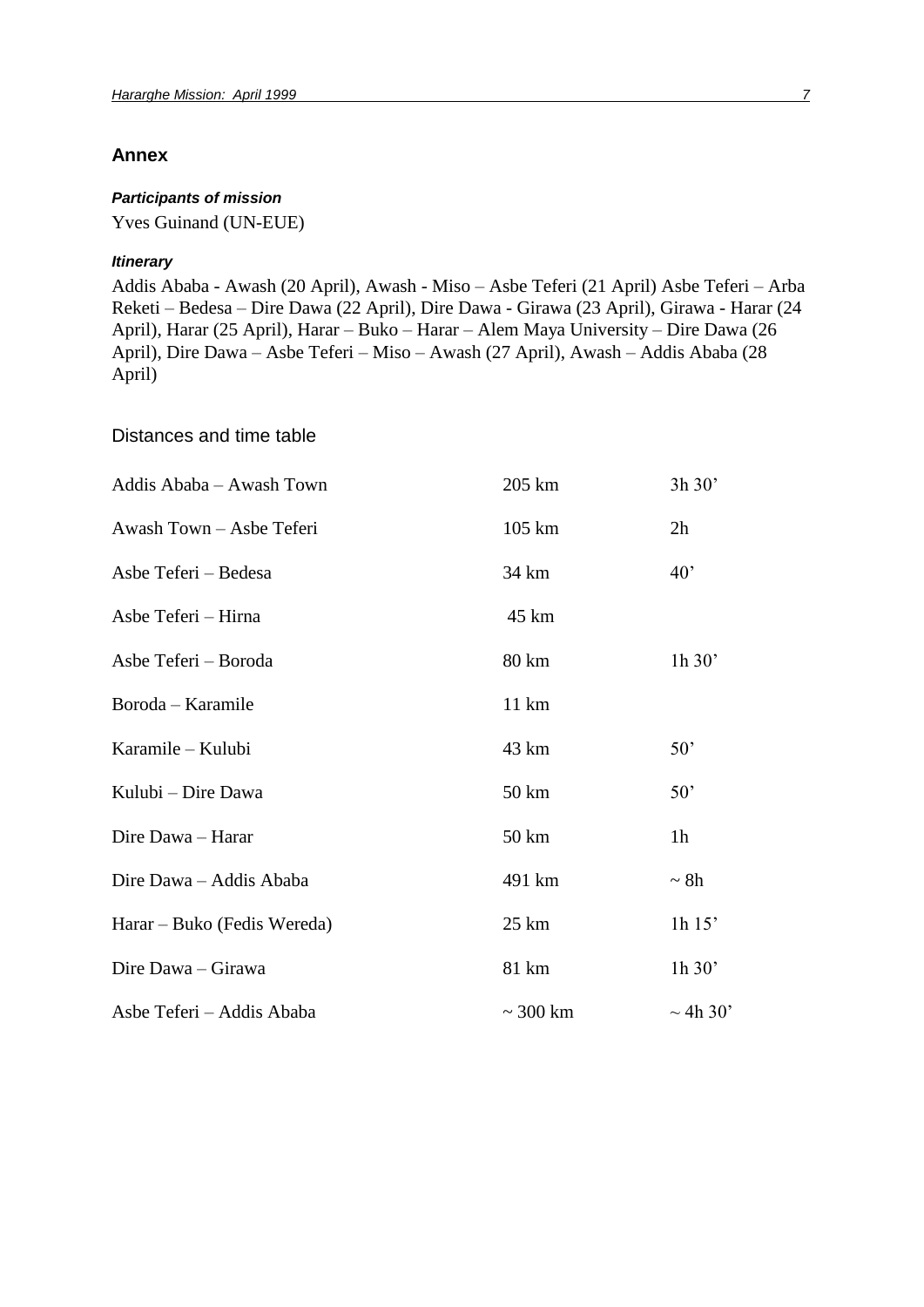|                      | NGOS and other organisations operating in East and West Hararghe |
|----------------------|------------------------------------------------------------------|
| <b>CARE</b> Ethiopia | Co-operative for Assistance and Relief Everywhere                |
| <b>CISP</b>          | Comitato Internationale per lo Sviluppo dei Popoli               |
|                      | (International Committee for the Development of People)          |
| <b>CRS</b>           | <b>Catholic Relief Service</b>                                   |
| <b>DPPB</b>          | Disaster Prevention and Preparedness Bureau (mostly at           |
|                      | Regional level)                                                  |
| <b>DPPD</b>          | Disaster Prevention and Preparedness Department (mostly at       |
|                      | zonal level)                                                     |
| <b>HCS</b>           | Hararghe Catholic Service                                        |
| <b>ICRC</b>          | International Committee of the Red Cross                         |
| <b>LWF</b>           | Lutheran World Federation                                        |
| <b>MfM</b>           | Menschen für Menschen                                            |
| <b>OXFAM</b>         |                                                                  |
| <b>SCF/UK</b>        | Save the Children Fund United Kingdom                            |
| <b>UNHCR</b>         | United Nations High Commissioner for Refugees                    |
| <b>UNICEF</b>        | <b>United Nations Children Fund</b>                              |
| <b>WFP</b>           | World Food Programme                                             |

## **Contact Persons in and for East and West Hararghe**

| <b>Addis Ababa</b>     |                                                 |                                 |
|------------------------|-------------------------------------------------|---------------------------------|
| <b>Contact persons</b> | Organisation                                    | <b>Contact</b>                  |
| Mr. Stephen Blight     | SCF-UK, Emergency Preparedness & Response       | Phone: 61 11 77/78              |
|                        | Manager                                         | Fax: 61 10 55                   |
| Ms. Cassandra Chapman  | SCF/UK                                          | Phone: 61 11 77/78              |
|                        |                                                 | Fax: 61 10 55                   |
| Mr. Fikre Negussie     | <b>CARE Ethiopia, CEFIS Coordinator</b>         | Phone: 61 34 22                 |
|                        |                                                 | Fax: 61 19 00                   |
|                        |                                                 | e-mail: care.eth@telecom.net.et |
| Mr. John Hoare         | <b>CARE Ethiopia, Food Security Coordinator</b> | Phone: 61 34 22                 |
|                        |                                                 | Fax: 61 19 00                   |
|                        |                                                 | e-mail: care.eth@telecom.net.et |
| Mr. Gary Campbell      | Consultant SCF/UK                               |                                 |
| Ms. Barbara Jackson    | CARE Ethiopia, Programme Director               | Phone: 61 34 22                 |
|                        |                                                 | Fax: 61 19 00                   |
|                        |                                                 | e-mail: care.eth@telecom.net.et |
| Mr. Massimo Amorosi    | <b>CISP, Country Representative</b>             | Phone: 18 22 84                 |
|                        |                                                 | Fax: 61 02 15                   |

### **Asbe Teferi:**

| Aspe Teferi:           |                                           |                |  |
|------------------------|-------------------------------------------|----------------|--|
| <b>Contact persons</b> | Organisation                              | <b>Contact</b> |  |
| Mr. Adem               | Zonal Administration, West Hararghe Zonal |                |  |
|                        | Administrator                             |                |  |
| Dr. Ahmed Nur          | Head, Bureau of Agriculture               |                |  |
| Mr. Milien Worku       | Deputy Head, Bureau of Agriculture        |                |  |
| Mr. Edward J. Shea     | Project Coordinator, CARE Asbe Teferi     |                |  |
| Ato Seyfou Tadesse     | Data/Monitoring                           |                |  |
| Ato Benko              | Head DPPB West Hararghe                   |                |  |
| Ato Fiseha             | Early Warning Department                  |                |  |
|                        |                                           |                |  |

## *NGOs and other organisations operating in East and West Hararghe*